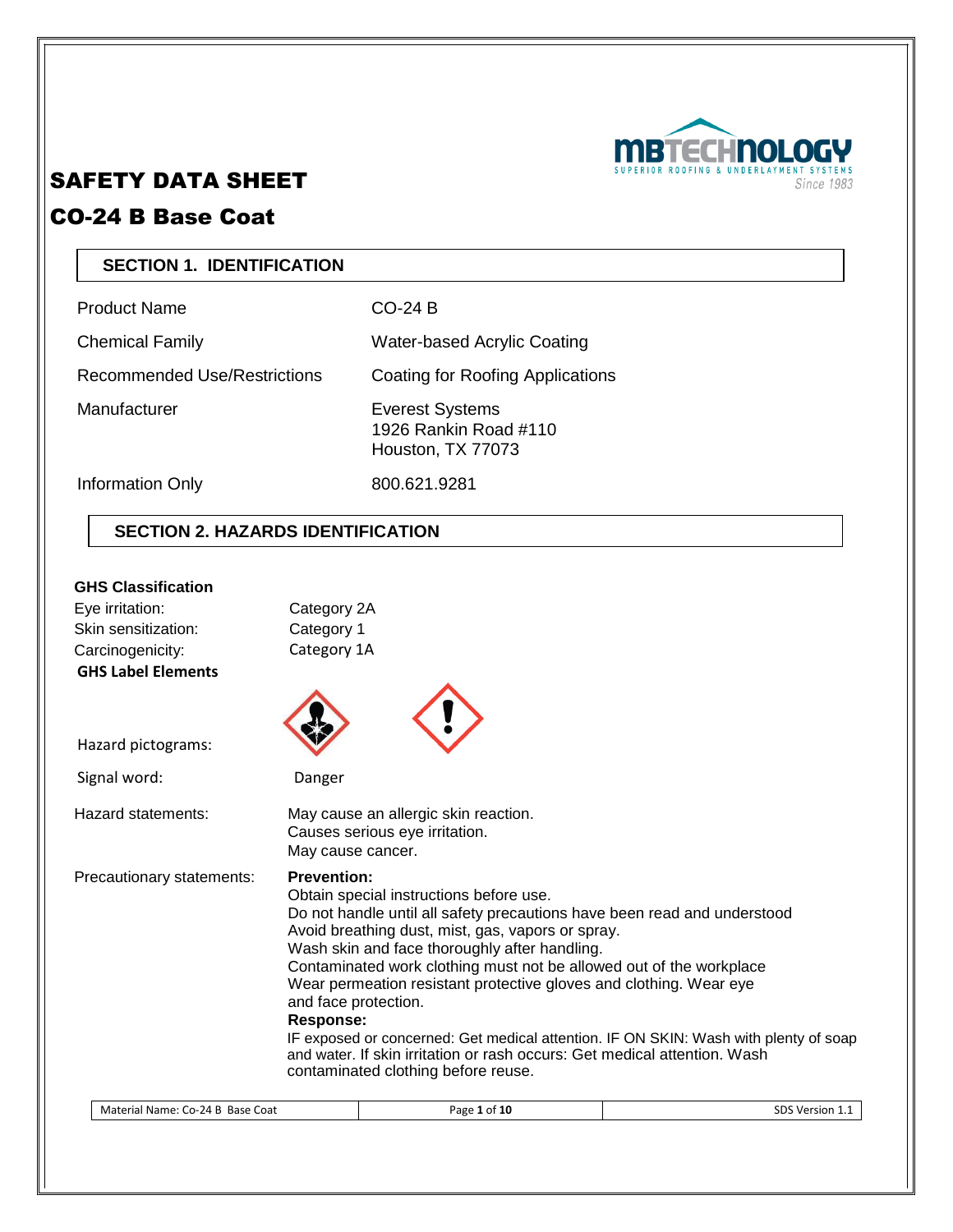IF IN EYES: Rinse cautiously with water for several minutes. Remove contact lenses, if present and easy to do. Continue rinsing. If eye irritation persists: Get medical attention. St**orage:** Store locked up. **Disposal:** Dispose of contents and container in accordance with existing federal, state, and local environmental control laws.

The following percentage of the mixture consists of ingredient(s) with unknown acute toxicity: 24 %

# **SECTION 3. COMPOSITION / INFORMATION ON INGREDIENTS**

#### **Hazardous Components**

| Weiaht<br><b>Percent</b> | <b>Components</b>                | <b>CAS-No.</b> | <b>Classification</b>                                                                                                                      |
|--------------------------|----------------------------------|----------------|--------------------------------------------------------------------------------------------------------------------------------------------|
| $10 - 20%$               | Aluminum hydroxide               | 21645-51-2     | Eye irritation Category 2B.                                                                                                                |
| $5 - 10%$                | Titanium dioxide (Rutile)        | 13463-67-7     | Carcinogenicity Category 2 Inhalation.<br>Specific target organ toxicity - single exposure<br>Category 3 Respiratory system.               |
| $0.1 - 1\%$              | <b>Biocide</b>                   | Trade Secret   | Acute toxicity Category 2 Inhalation.<br>Serious eye damage Category 1.<br>Skin sensitization Category 1.<br>Carcinogenicity Category 2.   |
| $0.1 - 1\%$              | Ammonium Hydroxide               | 1336-21-6      | Acute toxicity Category 4 Oral.<br>Acute toxicity Category 3 Inhalation.<br>Skin corrosion Category 1A.<br>Serious eye damage Category 1.  |
| $0.1 - 1%$               | <b>Crystalline Quartz Silica</b> | 14808-60-7     | Acute toxicity Category 4 Oral.<br>Carcinogenicity Category 1A.<br>Specific target organ toxicity - repeated<br>exposure Category 1 Lungs. |

The specific chemical identity and/or exact percentage of component(s) have been withheld as a trade secret.

## **SECTION 4. FIRST AID MEASURES**

#### **Most Important Symptom(s)/Effect(s)**

**Acute:** Causes serious eye irritation with symptoms of reddening, tearing, swelling, and burning., May cause allergic skin reaction with symptoms of reddening, itching, swelling, and rash.

#### **Eye Contact**

In case of contact, flush eyes with plenty of lukewarm water. Get medical attention if irritation develops. **Skin Contact**

In case of skin contact, wash affected areas with soap and water. Immediately remove contaminated clothing and shoes. Get medical attention if irritation develops and persists.

#### **Inhalation**

If inhaled, remove to fresh air. Get medical attention if irritation develops.

#### **Ingestion**

If ingested, do not induce vomiting unless directed to do so by medical personnel. Get medical attention.

| Material Name: 0<br>: Co-24 B<br>. Base f<br>Coat<br>. | ! of 10<br>Page<br>and the control of the con-<br>. . | י הי<br>Version<br><b>DD</b><br>. |
|--------------------------------------------------------|-------------------------------------------------------|-----------------------------------|
|                                                        |                                                       |                                   |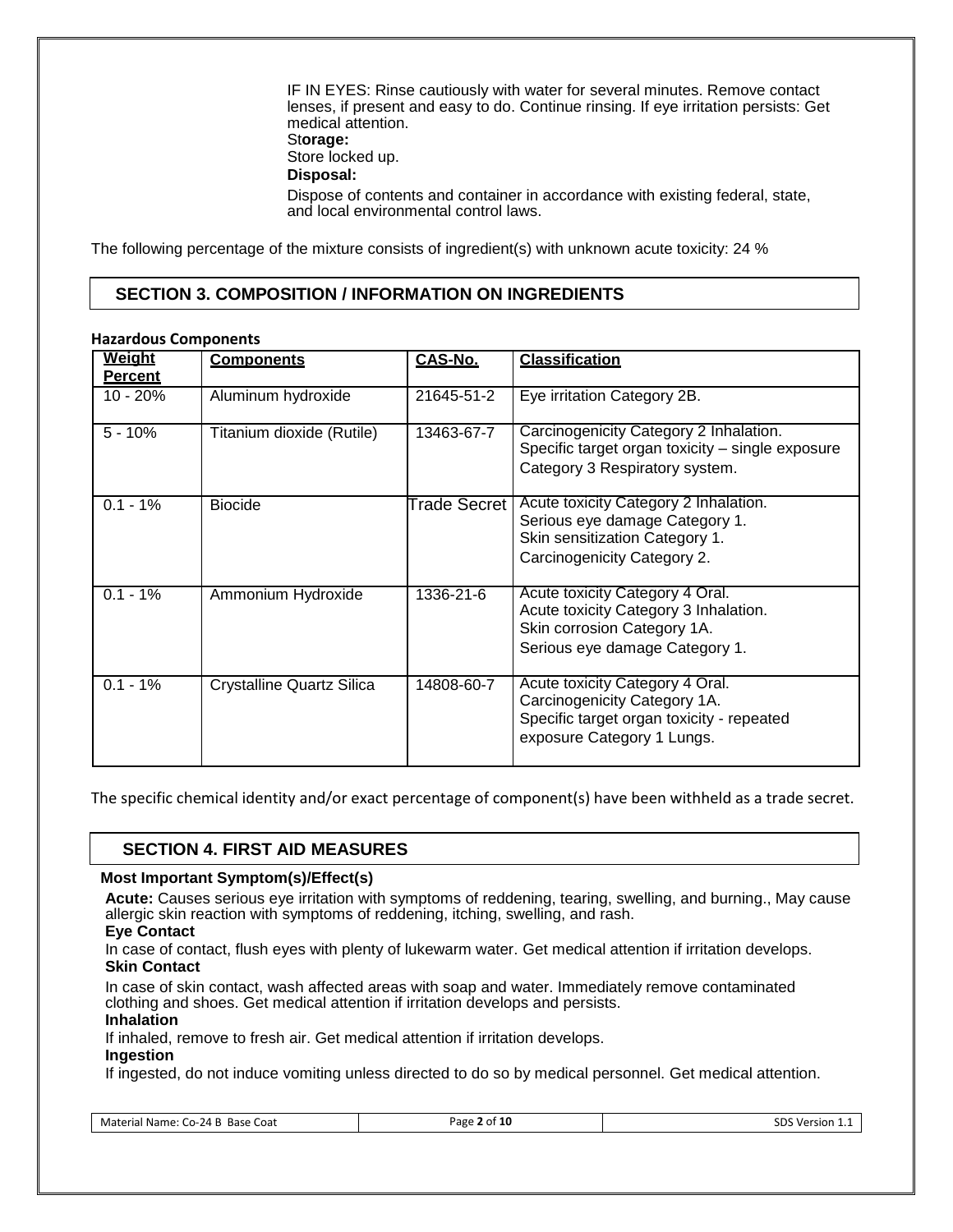# **SECTION 5. FIREFIGHTING MEASURES**

**Suitable Extinguishing Media:** All extinguishing media are suitable.

**Unsuitable Extinguishing Media** No Data Available

#### **Fire Fighting Procedure**

Firefighters should be equipped with self-contained breathing apparatus to protect against potentially toxic and irritating fumes. Use cold water spray to cool fire-exposed containers to minimize the risk of rupture.

#### **Hazardous Decomposition Products**

By Thermal Decomposition: carbon monoxide, carbon dioxide, Acrylic monomers, other potentially toxic fumes

#### **Unusual Fire/Explosion Hazards**

Toxic and irritating gases/fumes may be given off during burning or thermal decomposition.

# **SECTION 6. ACCIDENTAL RELEASE MEASURES**

#### **Spill and Leak Procedures**

Cleanup personnel must use appropriate personal protective equipment. Cover spill with inert material (e. g., dry sand or earth) and collect for proper disposal.

## **SECTION 7. HANDLING AND STORAGE**

#### **Handling/Storage Precautions**

Avoid breathing dust, vapor, or mist. Avoid contact with skin or clothing. Avoid contact with eyes. Use only with adequate ventilation/personal protection. Wash thoroughly after handling. Keep container closed when not in use. Protect from freezing.

#### **Storage Period:**

12 Months

| <b>Storage Temperature</b> |                  |
|----------------------------|------------------|
| Minimum:                   | 1 °C (33.8 °F)   |
| Maximum:                   | 49 °C (120.2 °F) |

**Storage Conditions** None known

**Substances to Avoid** None known

# **SECTION 8. EXPOSURE CONTROLS / PERSONAL PROTECTION**

#### **Aluminum hydroxide (21645-51-2)**

US. ACGIH Threshold Limit Values Time Weighted Average (TWA): 1 mg/m3 (Respirable fraction.)

US. ACGIH Threshold Limit Values

Hazard Designation: Group A4 Not classifiable as a human carcinogen.

Material Name: Co-24 B Base Coat **Page 3 of 10** Page **3 of 10** SDS Version 1.1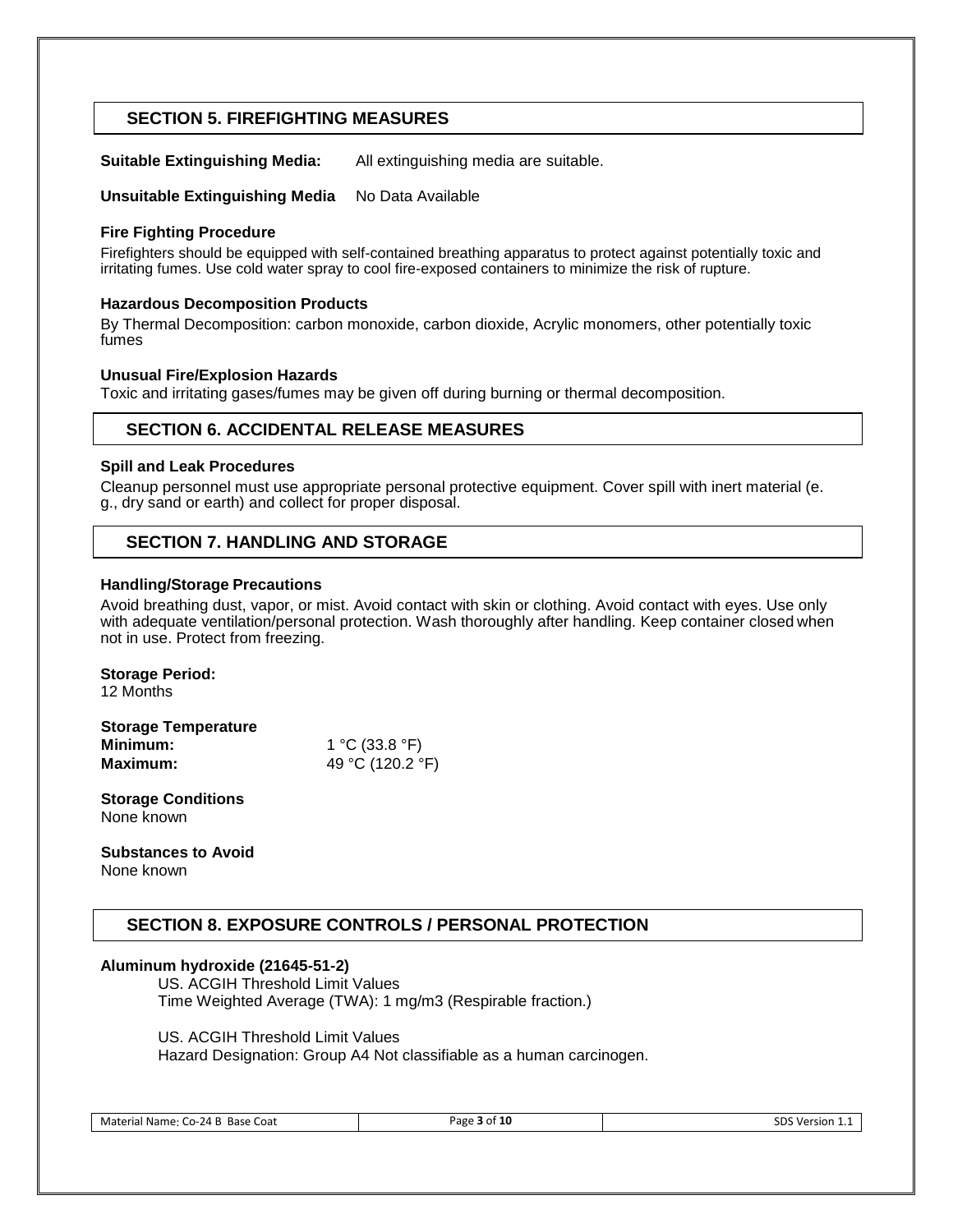### **Titanium dioxide (Rutile) (13463-67-7)**

- US. ACGIH Threshold Limit Values Time Weighted Average (TWA): 10 mg/m3
- US. OSHA Table Z-1 Limits for Air Contaminants (29 CFR 1910.1000) Permissible exposure limit: 15 mg/m3 (Total dust.)
- US. ACGIH Threshold Limit Values Hazard Designation: Group A4 Not classifiable as a human carcinogen.

#### **Ammonium Hydroxide (1336-21-6)**

- US. ACGIH Threshold Limit Values Time Weighted Average (TWA): 25 ppm
- US. ACGIH Threshold Limit Values Short Term Exposure Limit (STEL): 35 ppm
- US. OSHA Table Z-1 Limits for Air Contaminants (29 CFR 1910.1000) Permissible exposure limit: 50 ppm, 35 mg/m3

#### **Crystalline Quartz Silica (14808-60-7)**

- US. ACGIH Threshold Limit Values Time Weighted Average (TWA): 0.025 mg/m3 (Respirable fraction.)
- US. OSHA Table Z-3 (29 CFR 1910.1000)

Time Weighted Average (TWA): 2.4 millions of particles per cubic foot of air (Respirable). The exposure limit is calculated from the equation, 250/(%SiO2+5), using a value of 100% SiO2. Lower percentages of SiO2 will yield higher exposure limits.

US. OSHA Table Z-3 (29 CFR 1910.1000)

Time Weighted Average (TWA): 0.1 mg/m3 (Respirable). The exposure limit is calculated from the equation, 10/(%SiO2+2), using a value of 100% SiO2. Lower percentages of SiO2 will yield higher exposure limits.

US. OSHA Table Z-3 (29 CFR 1910.1000)

Time Weighted Average (TWA): 0.3 mg/m3 (Total dust). The exposure limit is calculated from the equation, 30/(%SiO2+2), using a value of 100% SiO2. Lower values of % SiO2 will give higher exposure limits.

US. ACGIH Threshold Limit Values Hazard Designation: Group A2 Suspected human carcinogen.

Any component which is listed in section 3 and is not listed in this section does not have a known ACGIH TLV, OSHA PEL or supplier recommended occupational exposure limit.

#### **Industrial Hygiene/Ventilation Measures**

General dilution and local exhaust as necessary to control airborne vapors, mists, dusts and thermal decomposition products below appropriate airborne concentration standards/guidelines.

#### **Respiratory Protection**

In case of insufficient ventilation, wear suitable respiratory equipment.

#### **Hand Protection**

Permeation resistant gloves.

#### **Eye Protection**

Splash proof goggles.

| Material Name: Co-24 B Base Coat | Page 4 of 10 | SDS Version 1.1 |
|----------------------------------|--------------|-----------------|
|----------------------------------|--------------|-----------------|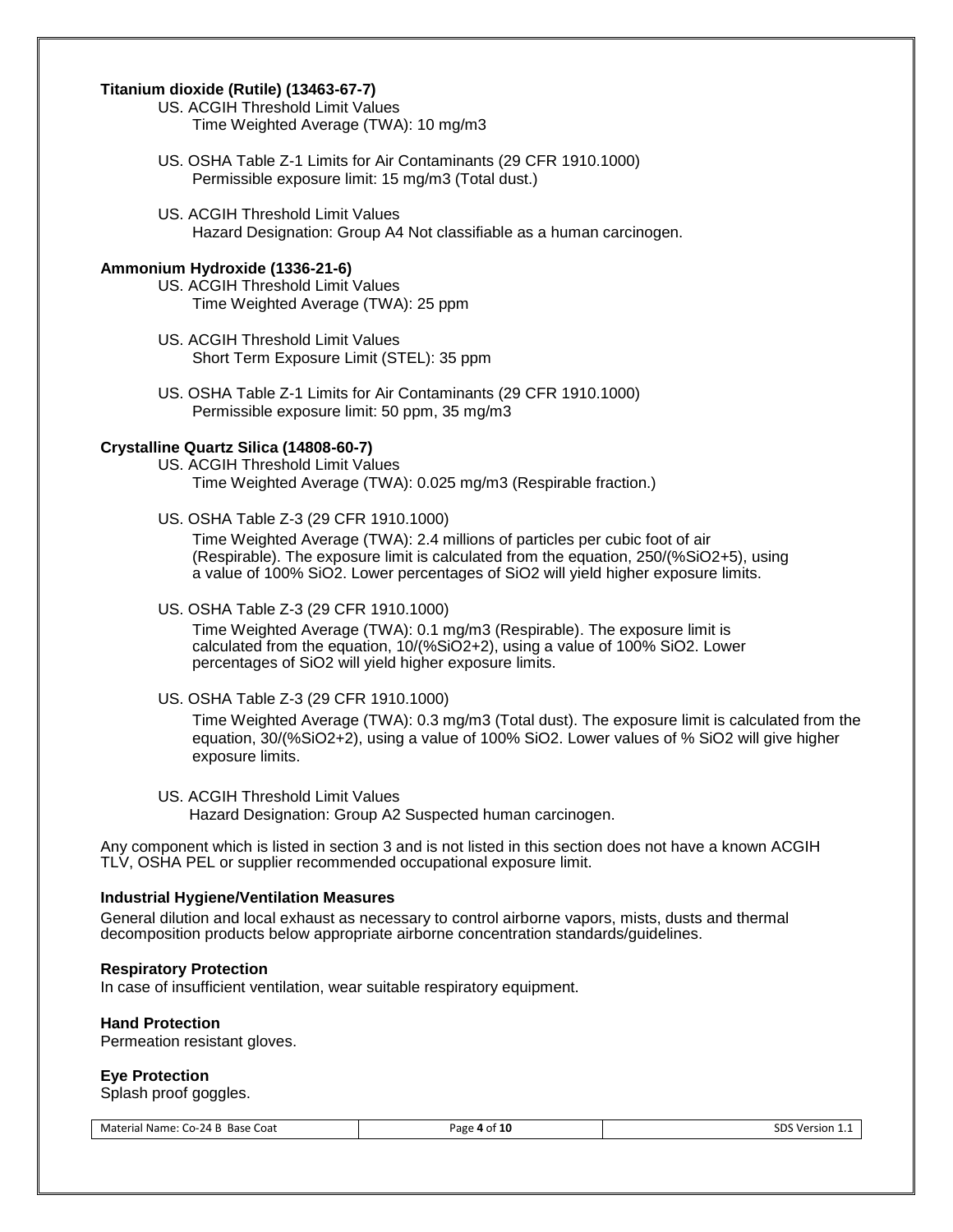#### **Skin Protection**

Wear cloth work clothing including long pants and long-sleeved shirts.

### **Additional Protective Measures**

Employees should wash their hands and face before eating, drinking, or using tobacco products. Educate and train employees in the safe use and handling of this product. Emergency showers and eye wash stations should be available.

# **SECTION 9. PHYSICAL AND CHEMICAL PROPERTIES**

| <b>State of Matter:</b>                        | Liquid                                                             |
|------------------------------------------------|--------------------------------------------------------------------|
| Color:                                         | Various                                                            |
| Odor:                                          | Mild, Amine                                                        |
| <b>Odor Threshold:</b>                         | No Data Available                                                  |
| pH:                                            | No Data Available                                                  |
| <b>Freezing Point:</b>                         | $0 °C$ (32 °F) similar to water                                    |
| <b>Boiling Point:</b>                          | 100 °C (212 °F) similar to water                                   |
| <b>Flash Point:</b>                            | Not applicable (water based product), however, solid material will |
|                                                | support combustion if water has been evaporated.                   |
| <b>Evaporation Rate:</b>                       | No Data Available                                                  |
| <b>Lower Explosion Limit:</b>                  | No Data Available                                                  |
| <b>Upper Explosion Limit:</b>                  | No Data Available                                                  |
| <b>Vapor Pressure:</b>                         | 17 mmHg $@$ 20 °C (68 °F) similar to water                         |
| <b>Vapor Density:</b>                          | No Data Available                                                  |
| Density:                                       | No Data Available                                                  |
| <b>Relative Vapor Density:</b>                 | No Data Available                                                  |
| <b>Specific Gravity:</b>                       | $1.2 - 1.5$                                                        |
| <b>Solubility in Water:</b>                    | No Data Available                                                  |
| <b>Partition Coefficient: n-octanol/water:</b> | No Data Available                                                  |
| <b>Auto-ignition Temperature:</b>              | No Data Available                                                  |
| <b>Decomposition Temperature:</b>              | No Data Available                                                  |
| <b>Dynamic Viscosity:</b>                      | No Data Available                                                  |
| <b>Kinematic Viscosity:</b>                    | No Data Available                                                  |

# **SECTION 10. STABILITY AND REACTIVITY**

#### **Hazardous Reactions**

Hazardous polymerization does not occur.

#### **Stability**

Stable

#### **Materials to Avoid** None known.

# **Hazardous Decomposition Products**

By Thermal Decomposition: carbon monoxide, carbon dioxide, Acrylic monomers, other potentially toxic fumes

| Page 5 of 10 | SDS Version |
|--------------|-------------|
|              |             |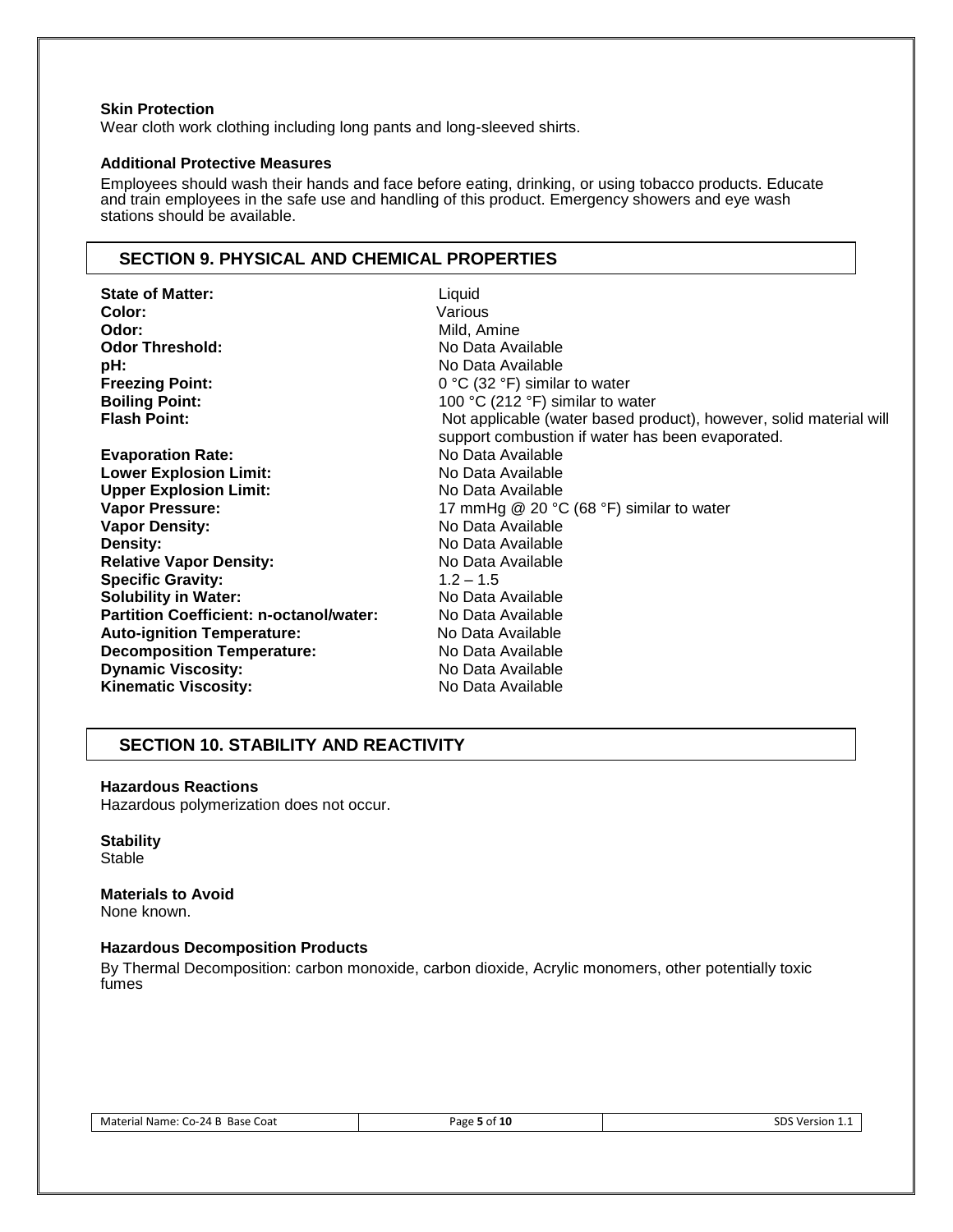# **SECTION 11. TOXICOLOGICAL INFORMATION**

| Likely Routes of Exposure: | <b>Skin Contact</b> |
|----------------------------|---------------------|
|                            | Eye Contact         |
|                            | Ingestion           |
|                            | Inhalation          |

#### **Health Effects and Symptoms**

**Acute:** Causes serious eye irritation with symptoms of reddening, tearing, swelling, and burning., May cause allergic skin reaction with symptoms of reddening, itching, swelling, and rash.

**Chronic:** May cause cancer.

**Toxicity Data for** Co24 Base coat

No data available for this product.

#### **Toxicity Data for Aluminum hydroxide**

**Acute Oral Toxicity** LD50: > 2000 mg/kg (rat, female) (OECD Test Guideline 423)

**Skin Irritation** rabbit, OECD Test Guideline 404, Non-irritating

**Eye Irritation** rabbit, OECD Test Guideline 405, Slightly irritating

#### **Sensitization**

Respiratory sensitization: negative (mouse) Studies of a comparable product.

Skin sensitization according to Magnusson/Kligmann (maximizing test): negative (guinea pig, OECD Test Guideline 406)

#### **Repeated Dose Toxicity**

28 Days, Oral: NOAEL: 14,470 ppm, (rat, male)

#### **Mutagenicity**

Genetic Toxicity in Vitro: Mammalian cell - gene mutation assay: negative (Mouse lymphoma cells (L5178Y/TK), Metabolic Activation: with/without) Genetic Toxicity in Vivo: Micronucleus Assay: negative (rat, male/female, Oral) negative

#### **Developmental Toxicity/Teratogenicity**

rat, female, oral, NOAEL (teratogenicity): 1,000 mg/kg, No Teratogenic effects observed at doses tested. No fetotoxicity observed at doses tested. rat, female, oral, GD 6-15, daily, NOAEL (teratogenicity): 266 mg/kg, No Teratogenic effects observed at doses tested. No fetotoxicity observed at doses tested.

## **Toxicity Data for Titanium dioxide (Rutile)**

#### **Acute Oral Toxicity**

LD50: > 5000 mg/kg (rat, female) (OECD Test Guideline 425)

Material Name: Co-24 B Base Coat **Page 6 of 10** Page 6 of 10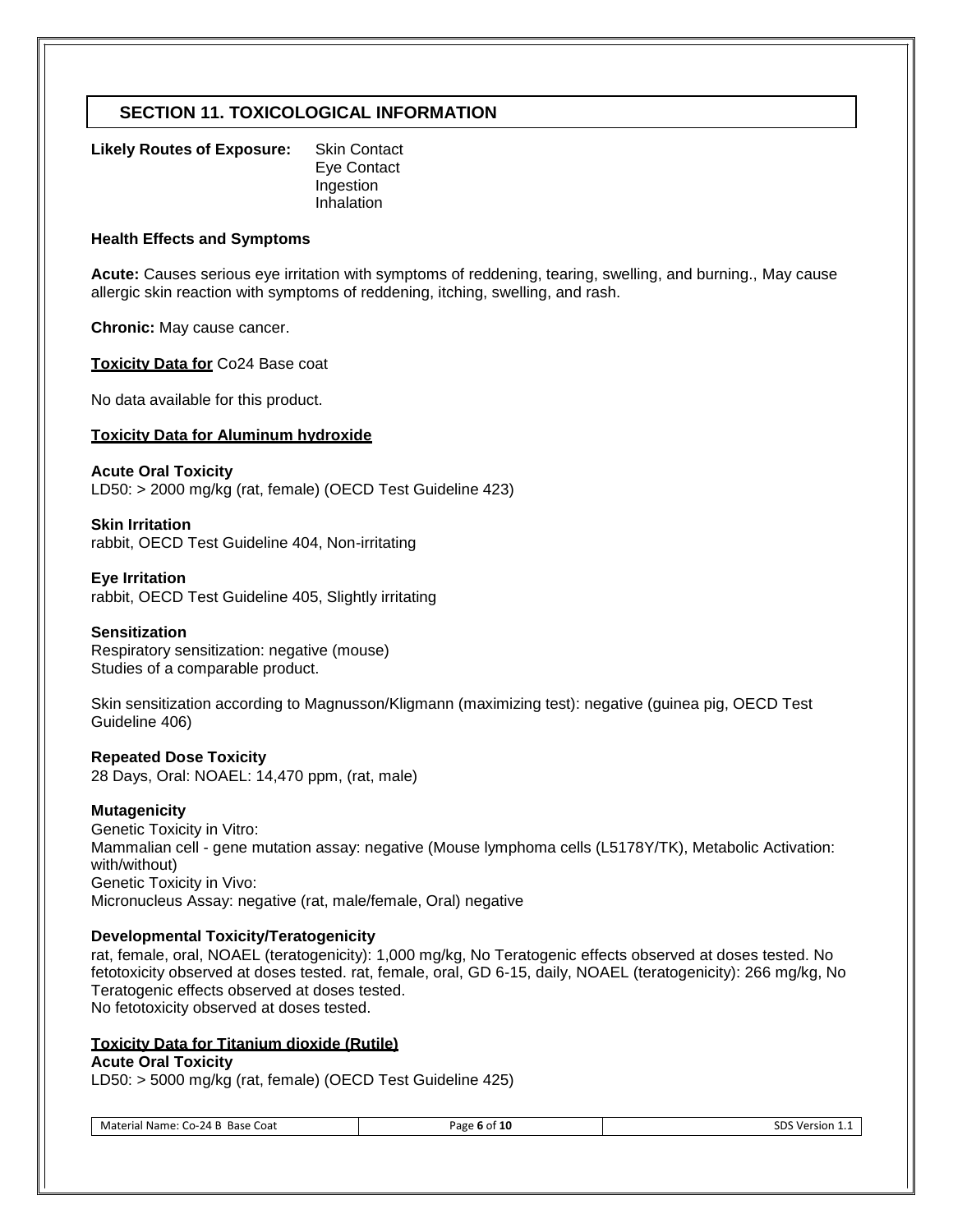#### **Acute Inhalation Toxicity**

LC50:  $> 6.82$  mg/l, 4 h (rat, male)

#### **Acute Dermal Toxicity**

LD50: > 10000 mg/kg (rabbit)

#### **Skin Irritation**

rabbit, OECD Test Guideline 404, Exposure Time: 24 h, Non-irritating

#### **Eye Irritation**

rabbit, OECD Test Guideline 405, Non-irritating

#### **Sensitization**

dermal: non-sensitizer (Guinea pig, Maximization Test)

dermal: non-sensitizer (Human, Patch Test)

Skin sensitization (local lymph node assay (LLNA)):: negative (mouse, OECD Test Guideline 429)

#### **Repeated Dose Toxicity**

28 Days, inhalation: NOAEL: 35 mg/m3, (Rat)

29 days, Oral: NOAEL: 24,000 mg/kg, (rat, male, daily)

up to 2 years, inhalation: NOAEL: 0.01 mg/l, (Rat, male/female, 6 hrs/day 5 days/week)

#### **Mutagenicity**

Genetic Toxicity in Vitro: Ames: negative (Salmonella typhimurium, Metabolic Activation: with/without) Mammalian cell - gene mutation assay: negative (Mouse lymphoma cells (L5178Y/TK), Metabolic Activation: with/without) Chromosome aberration test: negative (Chinese hamster ovary (CHO) cells, Metabolic Activation: with/without)

Genetic Toxicity in Vivo: Drosophila SLRL test: negative (Drosophila melanogaster) negative

Cytogenetic assay: negative (mouse, male, intraperitoneal) negative

#### **Carcinogenicity**

Rat, Male/Female, inhalation, according to IARC, several rat inhalation and intratracheal installation studies using titanium dioxide have shown increases in benign and malignant lung tumors. Reviewed human exposure data did not suggest an association between occupational exposure to titanium dioxide and risk for cancer. Additionally, the IARC working group determined that, "No significant exposure to titanium dioxide is thought to occur during the use of products in which titanium dioxide is bound to other material, such as in paints."

#### **Other Relevant Toxicity Information**

May cause irritation of respiratory tract.

#### **Toxicity Data for 1,3-Benzenedicarbonitrile, 2,4,5,6-tetrachloro-**

**Acute Oral Toxicity** LD50: > 10000 mg/kg (rat)

#### **Acute Inhalation Toxicity**

LC50: 0.217 mg/l, 4 h (rat) (OECD Test Guideline 403)

#### **Acute Dermal Toxicity**

LD50: > 10000 mg/kg (rabbit)

| Material Name: Co-24 B Base Coat | Page 7 of 10 | SDS Version 1.1 |
|----------------------------------|--------------|-----------------|
|----------------------------------|--------------|-----------------|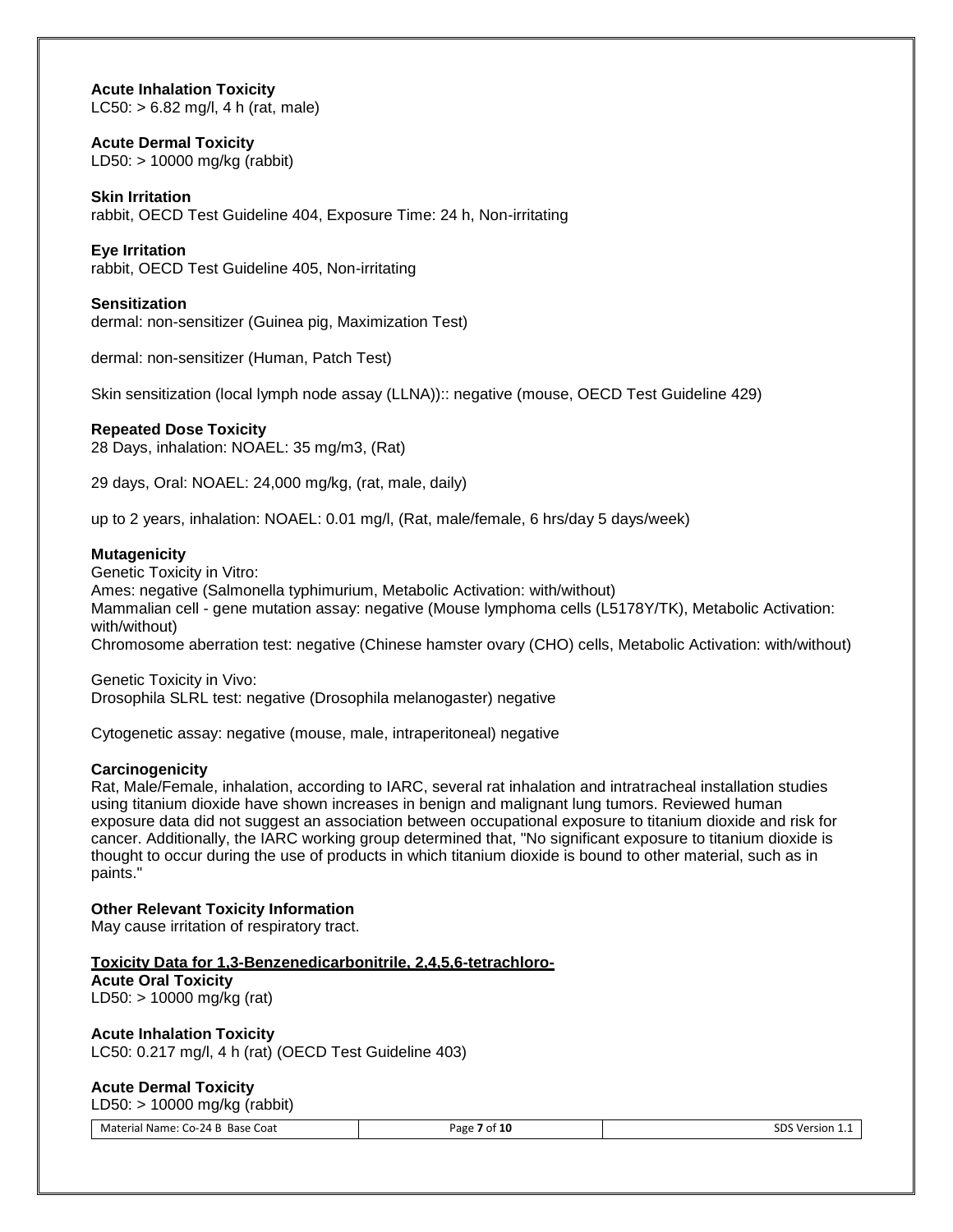**Skin Irritation** rabbit, Draize, Non-irritating

**Eye Irritation** severe Irritant

**Sensitization** Skin sensitization: sensitizer (Human)

**Toxicity Data for Ammonium Hydroxide Acute Oral Toxicity** LD50: 350 mg/kg (rat)

**Acute Inhalation Toxicity** LC50: 2.87 mg/l, 4 h (rat)

**Skin Irritation Corrosive** 

**Eye Irritation** Human, Severely irritating

**Sensitization** Skin sensitization: negative

**Mutagenicity** Genetic Toxicity in Vitro: Ames: negative (E. coli, Metabolic Activation: without)

#### **Toxicity Data for Crystalline Quartz Silica**

**Acute Oral Toxicity** LD50: 500 mg/kg (rat)

#### **Mutagenicity**

Genetic Toxicity in Vitro: Ames: Negative results were reported in various in vitro studies. (Salmonella typhimurium, Metabolic Activation: with/without)

Genetic Toxicity in Vivo:

Sister Chromatid Exchange: ambiguous (hamster) ambiguous **Carcinogenicity** rat, Male/Female, inhalation, 2 years, 6 hrs/day 5 days/week, positive

| Carcinogenicity:<br>Titanium dioxide (Rutile)      | IARC -                 | Overall evaluation: | 2B Possibly carcinogenic to humans.                                                                |
|----------------------------------------------------|------------------------|---------------------|----------------------------------------------------------------------------------------------------|
| 1,3-Benzenedicarbonitrile,<br>2,4,5,6-tetrachloro- | IARC -                 | Overall evaluation: | 2B Possibly carcinogenic to humans.                                                                |
| Crystalline Quartz Silica                          | NTP -<br><b>IARC -</b> |                     | Hazard Designation: Known to be Human Carcinogen.<br>Overall evaluation: 1 Carcinogenic to humans. |

| Base<br>Coat<br>Material<br>u Name: ′<br>- יוני<br>-CO-<br>-47<br>. . | Page<br><b>15</b><br>- LV<br>$\sim$ (<br>. | nc<br>Version<br>ப<br>. .<br>. |
|-----------------------------------------------------------------------|--------------------------------------------|--------------------------------|
|                                                                       |                                            |                                |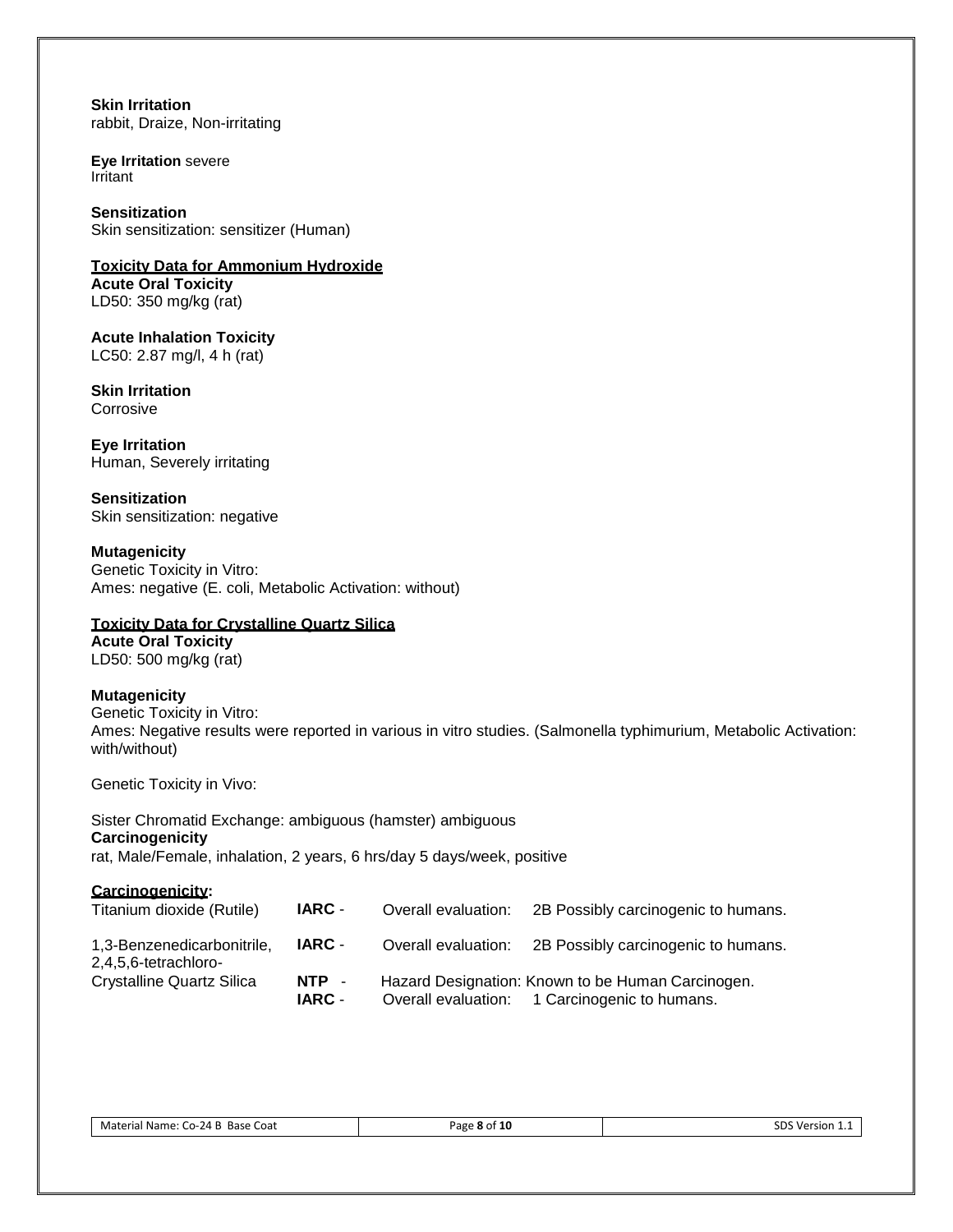# **SECTION 12. ECOLOGICAL INFORMATION**

#### **Ecological Data for Titanium dioxide (Rutile)**

**Acute and Prolonged Toxicity to Fish** LC0: > 1,000 mg/l (Golden orfe (Leuciscus idus), 48 h)

# **Acute Toxicity to Aquatic Invertebrates**

EC0: > 3 mg/l (Water flea (Daphnia magna))

## **Toxicity to Microorganisms**

EC0: > 10,000 mg/l, (Pseudomonas fluorescens, 24 h)

## **Ecological Data for Biocide**

**Acute and Prolonged Toxicity to Fish**

LC50: 0.049 mg/l (Other fish)

LC50: 0.076 mg/l (Rainbow (Donaldson)Trout (Oncorhynchus mykiss), 96 h)

## **Acute Toxicity to Aquatic Invertebrates**

EC50: 0.2 mg/l (Water flea (Daphnia magna))

## **Ecological Data for Ammonium Hydroxide**

**Additional Ecotoxicological Remarks**

No data available for this component.

# **SECTION 13. DISPOSAL CONSIDERATIONS**

#### **Waste Disposal Method**

Waste disposal should be in accordance with existing federal, state and local environmental control laws.

#### **Container Precautions**

Recondition or dispose of empty container in accordance with governmental regulations. Do not reuse empty container without proper cleaning.

## **SECTION 14. TRANSPORT INFORMATION**

Non-Regulated

## **SECTION 15. REGULATORY INFORMATION**

#### **United States Federal Regulations**

**US. Toxic Substances Control Act:** Listed on the TSCA Inventory.

# **US. EPA CERCLA Hazardous Substances (40 CFR 302) Components:**

None

## **SARA Section 311/312 Hazard Categories:**

Acute Health Hazard Chronic Health Hazard

#### **US. EPA Emergency Planning and Community Right-To-Know Act (EPCRA) SARA Title III Section 302 Extremely Hazardous Substance (40 CFR 355, Appendix A) Components:** None

Material Name: Co-24 B Base Coat **Page 9 of 10** Page 9 of 10